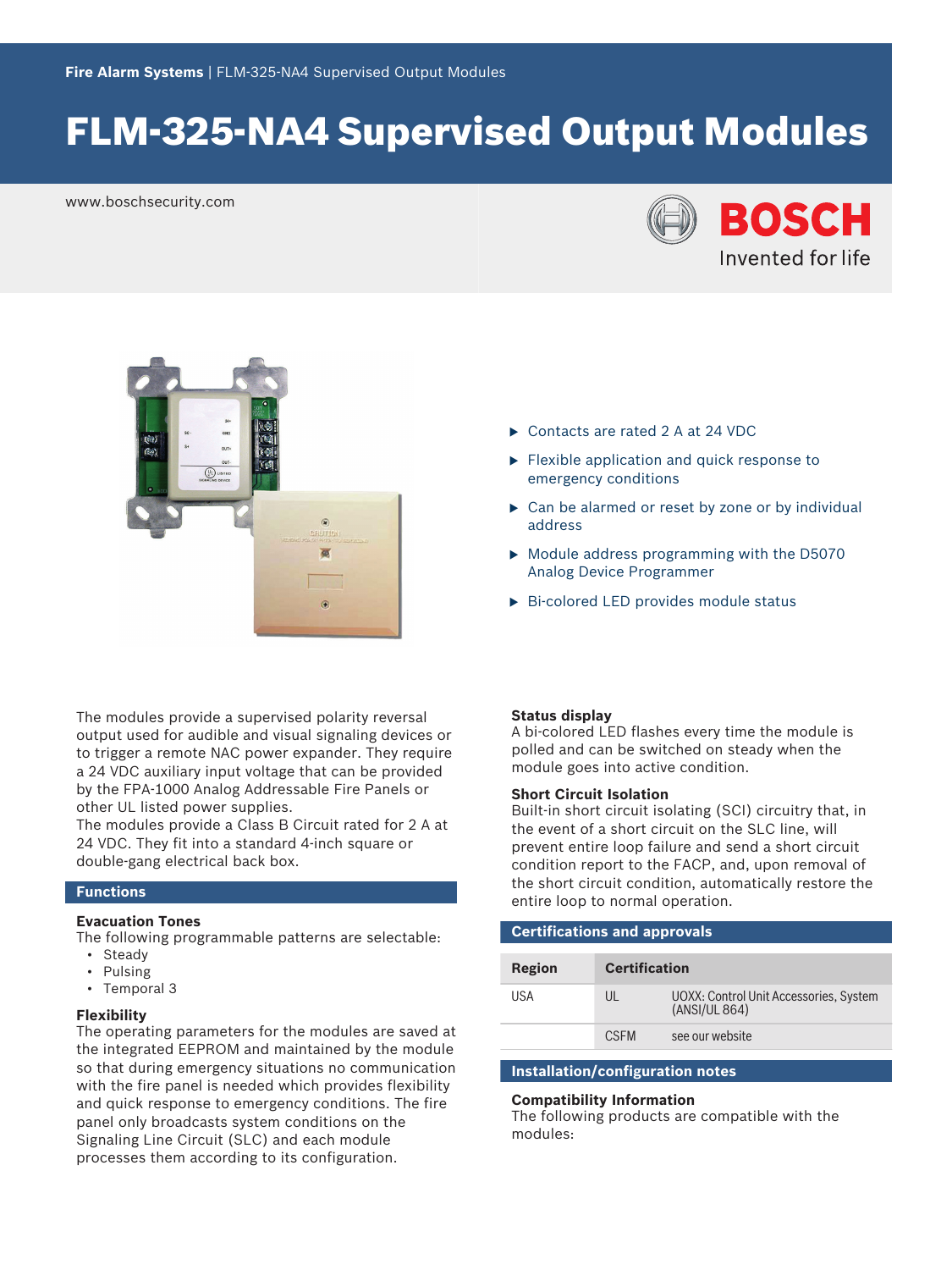| Category           | Product ID |
|--------------------|------------|
| <b>Fire Panels</b> | FPA-1000   |
| Programmer         | D5070      |

**Product Description** Analog Addressable Fire Panels Analog Device Programmer

## **Parts included**

### Quant. Component

| FLM-325-NA4 Family Supervised Output Module |  |
|---------------------------------------------|--|
|---------------------------------------------|--|

- 1 Wall plate
- 1 Literature pack

# **Technical specifications**

# **Electrical**

#### Voltage

| Input:                               | 25.3 VDC to 39 VDC                |
|--------------------------------------|-----------------------------------|
| Auxiliary Input:                     | 24 VDC                            |
| <b>Current Consumption</b>           |                                   |
| FLM-325-NA4:<br>$\bullet$            | Typical: 0.22 mA<br>Maximum: 6 mA |
| <b>FLM-325-NAI4</b><br>÷             | Typical: 0.42 mA<br>Maximum: 6 mA |
| Maximum<br>$\bullet$<br>Output:      | 2 A at 24 VDC, power-limited      |
| SCI                                  |                                   |
| <b>Fault Detection</b><br>Threshold: | 12 V typical                      |
| Isolation<br>Current:                | 10 mA typical                     |

#### **Environmental**

| Operating<br>Temperature: | +32°F to +120°F (0°C to +49°C) |
|---------------------------|--------------------------------|
| <b>Relative Humidity:</b> | Up to 90 %, non-condensing     |

# **Mechanical**

| <b>Dimensions</b>         | 4.7 in. x 4.2 in. x 1.4 in. (11.9 cm x 10.7 cm) |
|---------------------------|-------------------------------------------------|
| $(H \times W \times D)$ : | $x 3.6$ cm)                                     |
| Bicolored LED:            | Red and green                                   |

# **Ordering information**

# **FLM-325-NA4 Supervised Output Module (Class A and B)**

Can be wired for Class A or Class B circuits; compatible with 254 addresses Order number **FLM-325-NA4**

## **FLM-325-NAI4 Supervised Output Module (Class A and B, with isolator)**

Built-in short circuit isolator circuitry; can be wired for Class A or Class B circuits; compatible with 254 addresses Order number **FLM-325-NAI4**

#### **Accessories**

**D5070 Analog Device Programmer** Used to program address settings on EEPROM‑programmable analog devices Order number **D5070**